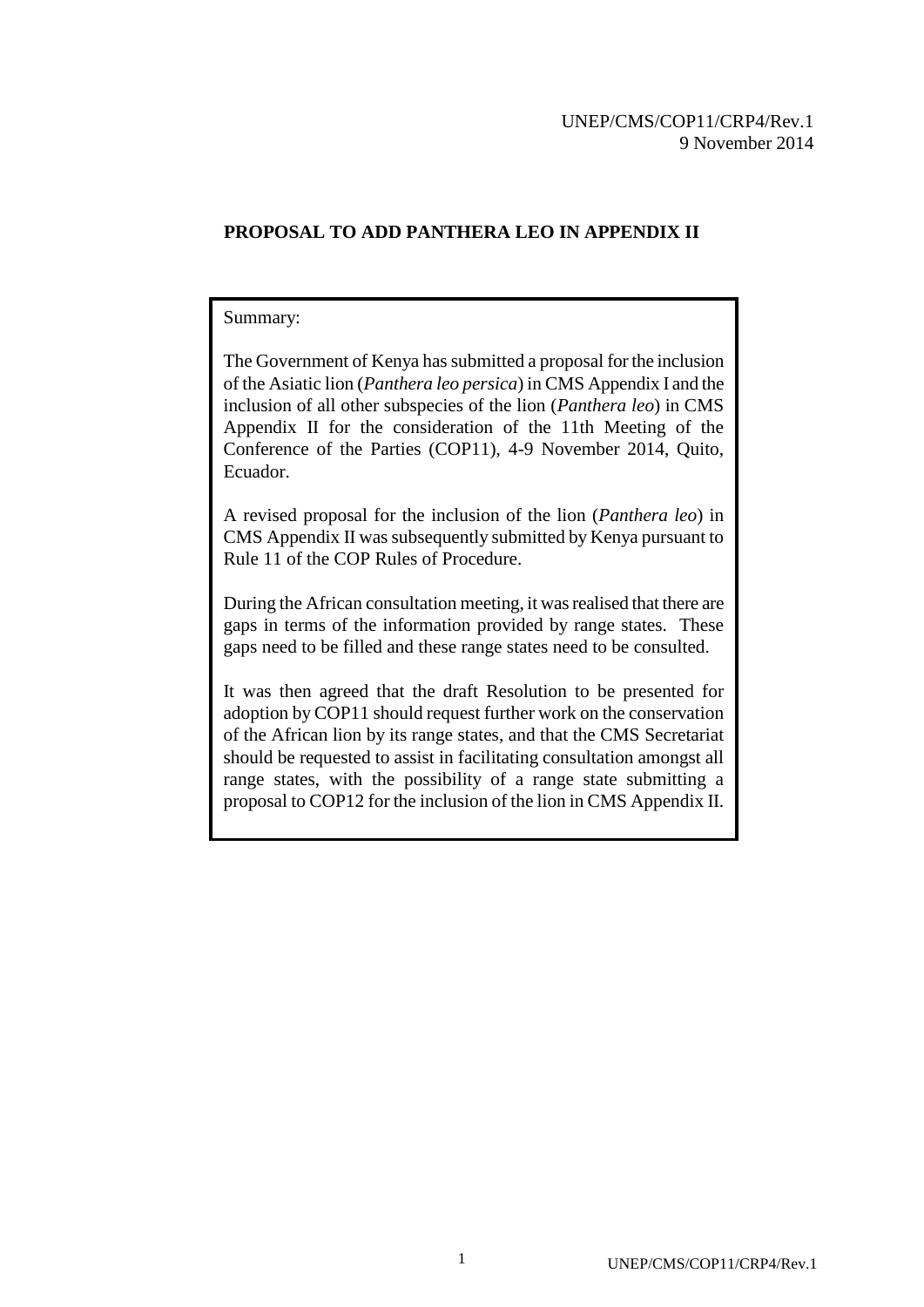## **Conservation and Management of the African Lion,** *Panthera leo*

*(Submitted by Benin, Cabo Verde, Ethiopia, Gabon, Ghana, Kenya, Mauritius, Mozambique, Senegal, South Africa, Togo, Tunisia, Uganda, United Republic of Tanzania, and Zimbabwe)*

1. In accordance with the provisions of Article XI of the Convention, the Government of Kenya submitted proposals for amendments to Appendices II of the Convention for consideration by the 11th Meeting of the Conference of the Parties (COP11).

2. *Panthera leo* is categorised as Vulnerable in terms of the IUCN classification.

3. Based on genetic analysis (O'Brien et al. 1987, Dubach et al. 2005), two subspecies are recognized. These are the African lion, *Panthera leo leo* (Linnaeus, 1758) and the Asiatic lion, *Panthera leo persica* (Meyer, 1826).

4. The Range States of the African lion include Angola; Benin; Botswana; Burkina Faso; Cameroon; Central African Republic; Chad; Congo, the Democratic Republic of the Congo; Côte d'Ivoire; Ethiopia; Ghana; Guinea; Guinea-Bissau; India; Kenya; Malawi; Mali; Mozambique; Namibia; Niger; Nigeria; Rwanda; Senegal; Somalia; South Africa; South Sudan; Swaziland; the United Republic of Tanzania; Uganda; Zambia; and Zimbabwe.

5. A global species population reduction of approximately 30% is suspected over the past two decades (= approximately three lion generations). The causes of this reduction are primarily indiscriminate killing in defence of life and livestock, coupled with prey base depletion (Bauer 2008), and are unlikely to have ceased.

6. This suspected reduction is based on direct observation; appropriate indices of abundance; a decline in area of occupation, extent of occupation and habitat quality; and actual and potential levels of exploitation.

7. During the African consultation meeting, it was realised that there are gaps in terms of the information from Range States, which need to be filled, and that these Range States need to be consulted before the African lion is listed in CMS Appendix II.

8. It was also agreed that the draft Resolution to be presented for adoption by COP11 should request further work on the conservation of the African lion by its Range States, and that the CMS Secretariat be requested to assist in facilitating consultation amongst all Range States with the possibility of a Range State submitting a proposal to COP12 for the inclusion of the African lion in CMS Appendix II.

### *Action requested:*

The Conference of the Parties is invited to:

 Adopt the draft resolution annexed to this document, which refers to the proposal for the listing of lions on CMS Appendix II.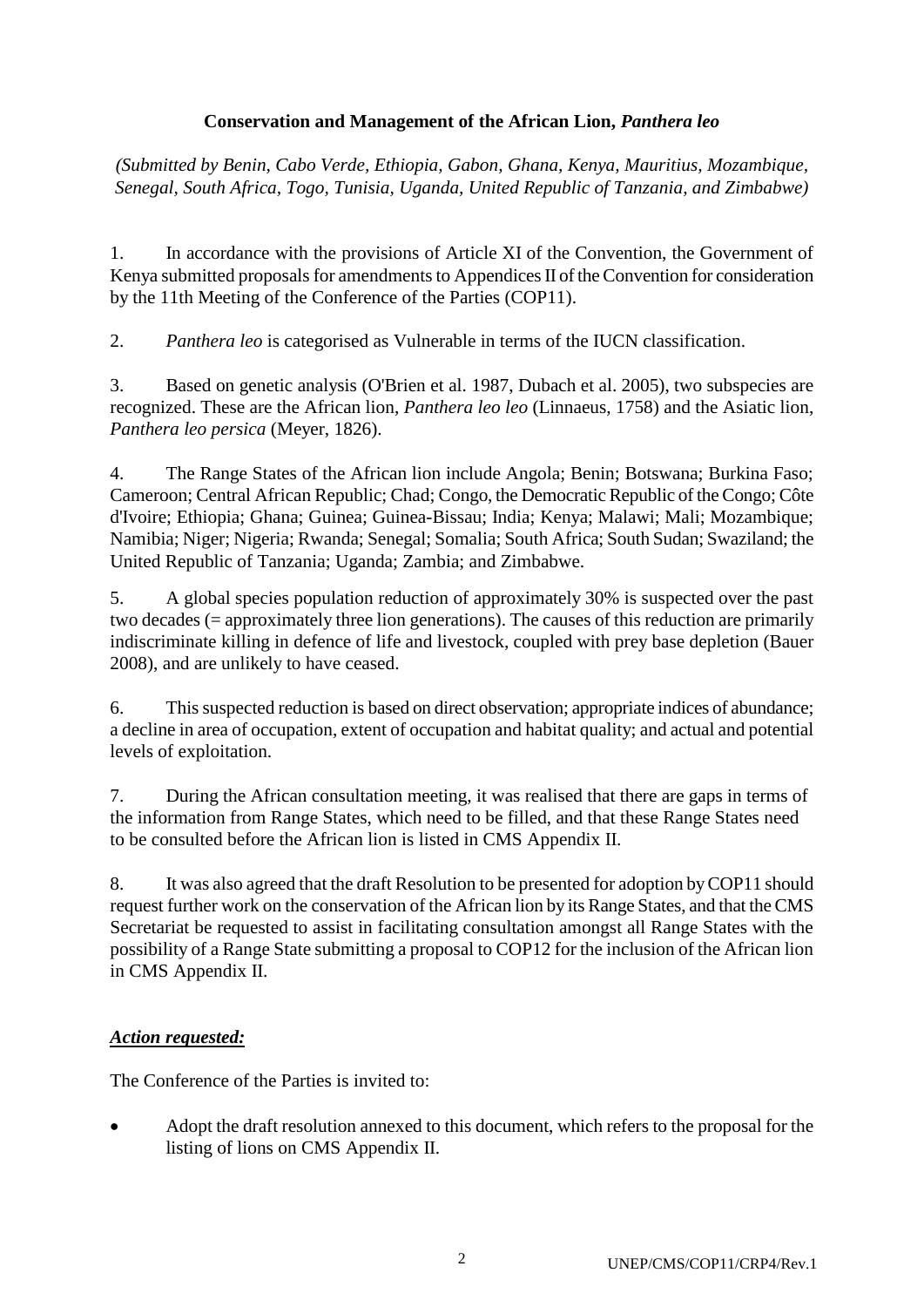#### **Annex 1**

#### **DRAFT RESOLUTION**

#### **Conservation and Management of the African Lion,** *Panthera leo*

*(Submitted by Benin, Cabo Verde, Ethiopia, Gabon, Ghana, Kenya, Mauritius, Mozambique, Senegal, South Africa, Togo, Tunisia, Uganda, United Republic of Tanzania, and Zimbabwe)*

*Aware* that, in 2012, the IUCN-SSC Cat Specialist Group classified *Panthera leo* as Vulnerable, with an estimated global population reduction of approximately 30% over the past two decades (three generations); African lions occupying as little as 17% of their historic range; 42% of major lion populations in decline; and a substantial decline in lions outside protected areas;

*Conscious* that lions continue to face a number of threats leading to population declines and fragmentation, including indiscriminate killing (primarily as a result of retaliatory or preemptive killing to protect life and livestock), prey base depletion, habitat loss and conversion, disease, illegal international trade in lion products and unsustainable offtakes from poorly managed trophy hunting operations;

*Aware* that *Panthera leo* is presently listed in Appendix II of the Convention on International Trade in Endangered Species of Wild Fauna and Flora (CITES), and that CITES is undertaking a review to assess the need for stronger protection of the species; and mindful of the need to strengthen cohesion between the Convention on Migratory Species and CITES;

*Concerned* that lion populations are becoming increasingly isolated from each other, and that the biological and genetic viability of some populations are in question;

*Noting* that an updated assessment of *Panthera leo* by the IUCN, to be published in 2015, is widely expected to show continuing declines among lion populations, particularly in west and central Africa;

*Recognizing* that regional strategies for west/central and east/southern Africa, developed approximately a decade ago, acknowledged the threats to lions and identified potential solutions, but have failed to stop or reverse declines in lion range and numbers; and mindful of the need to define alternative measures to strengthen the protection of the species;

*Noting* that *Panthera leo*, as defined by Wilson & Reeder (2005), and all its evolutionarily significant constituents, including *Panthera leo persica*, satisfy the Convention's definition of 'migratory species'; and that Article VII.5(e) of the Convention mandates the Conference of the Parties to 'make recommendations to the Parties for improving the conservation status of migratory species', regardless of whether such species are listed on the CMS Appendices.

[*Noting* that the strategic plan for migratory species 2015-2023, has the mission "[t]o promote actions to ensure the favourable conservation status of migratory species and their habitats, and to ensure the ecological integrity, connectivity and resilience of migration systems";